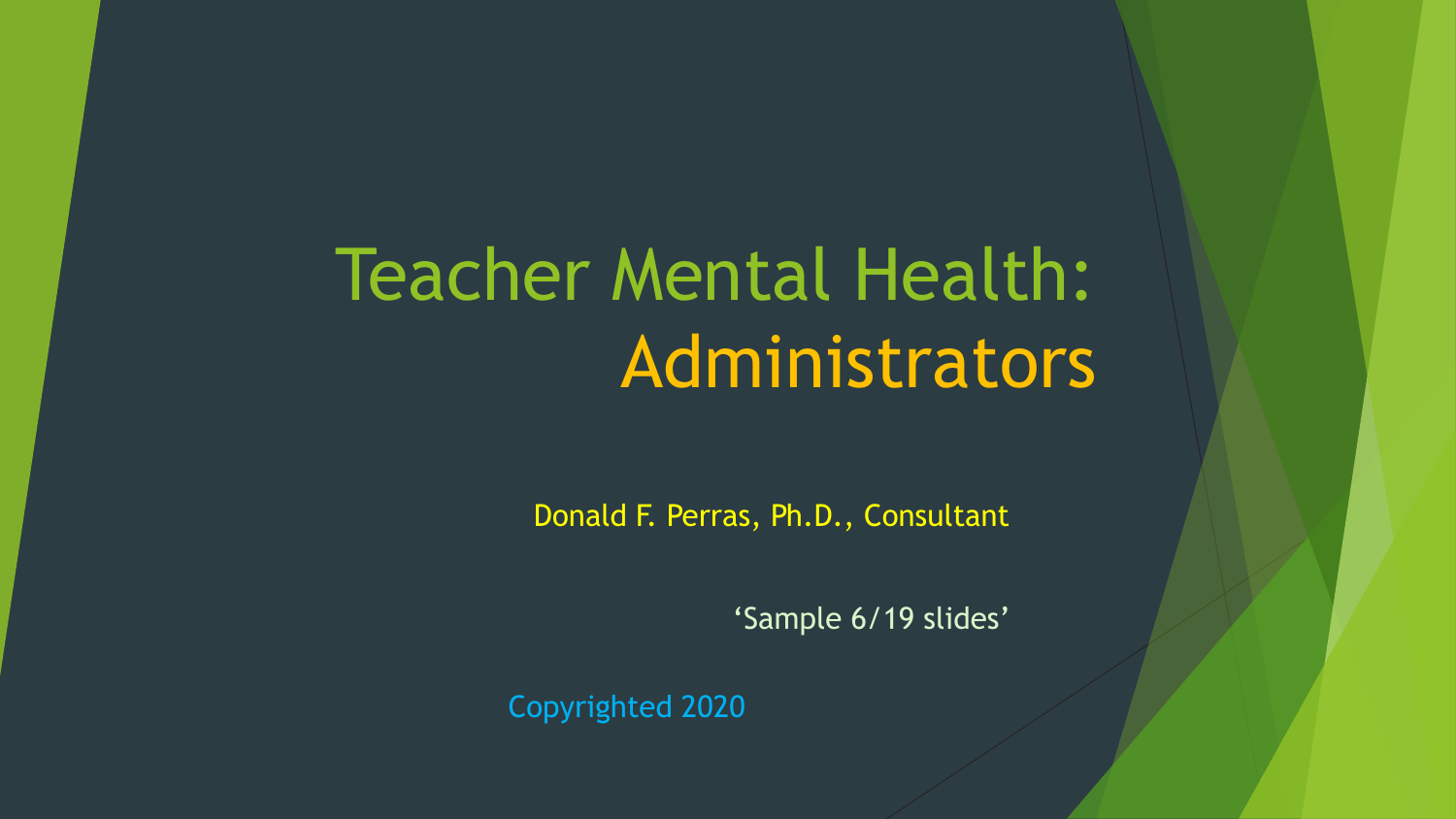#### Administrators

**THIS WEBINAR WILL EXAMINE EDUCATORS' MENTAL HEALTH ISSUES IMPACTING THEIR PROFESSIONAL COMPETENCE AND PERSONAL WELFARE.**

**EDUCATORS ARE MANAGING A VARIETY OF DAILY CHALLENGES THAT STRESS THEIR INSTRUCTIONAL SKILLS AND BEHAVIOR MANAGEMENT ABILITY**.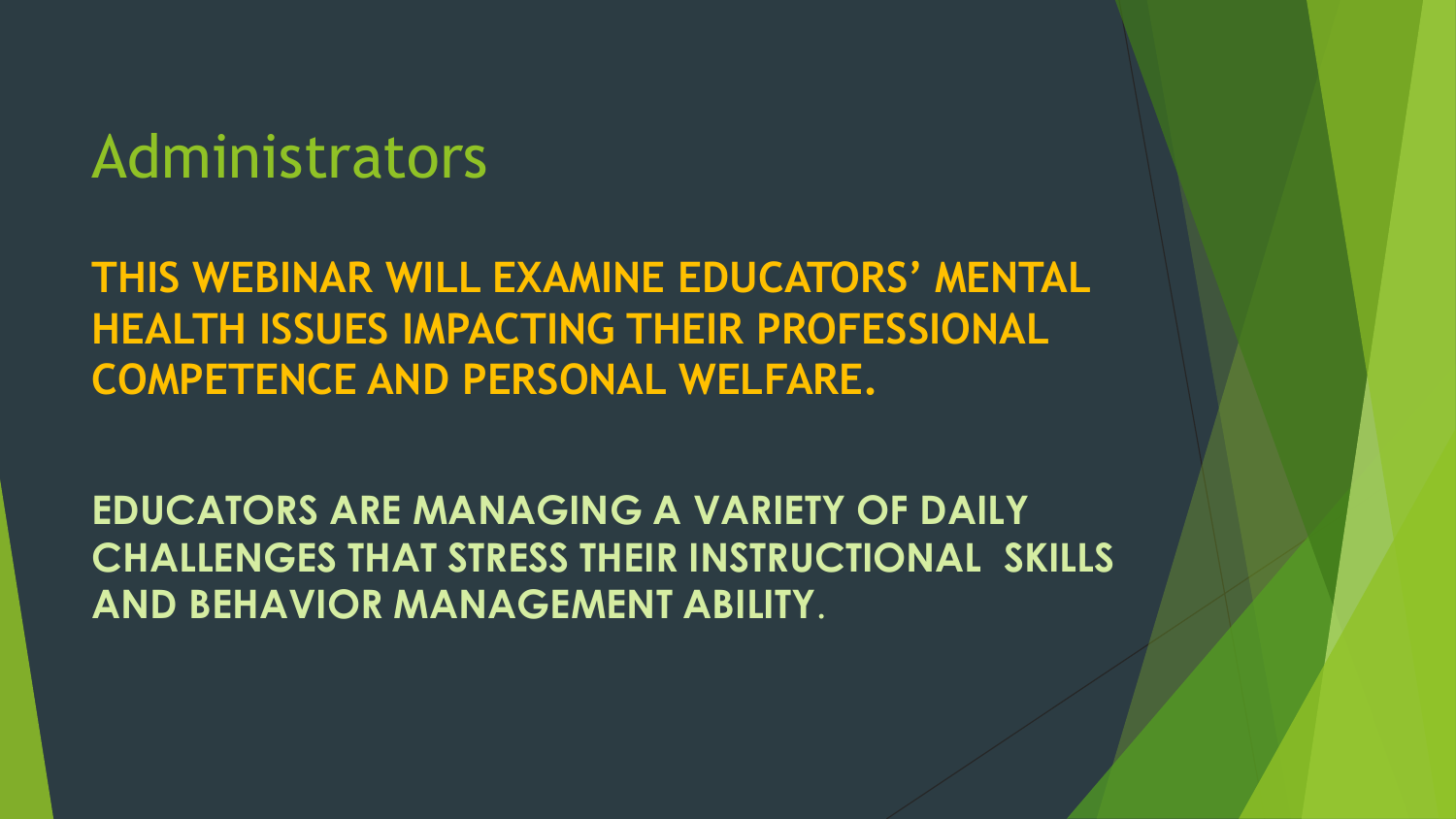## EDUCATION'S CHALLENGES: External Factors

- Social economic political factors linked to public schooling.
- Increase in dysfunctional family dynamics correlated with a decline in parental investment in their children's school readiness and personal accountability.
- Financially impoverished families, communities; approximately 20 % of students living in poverty.
- ➢ Decreased funding, deteriorating facilities, societal apathy.
- ➢ National initiatives to improve school achievement: curriculum mandates, testing requirements.
- Deficient, uncompetitive compensation, challenging working conditions.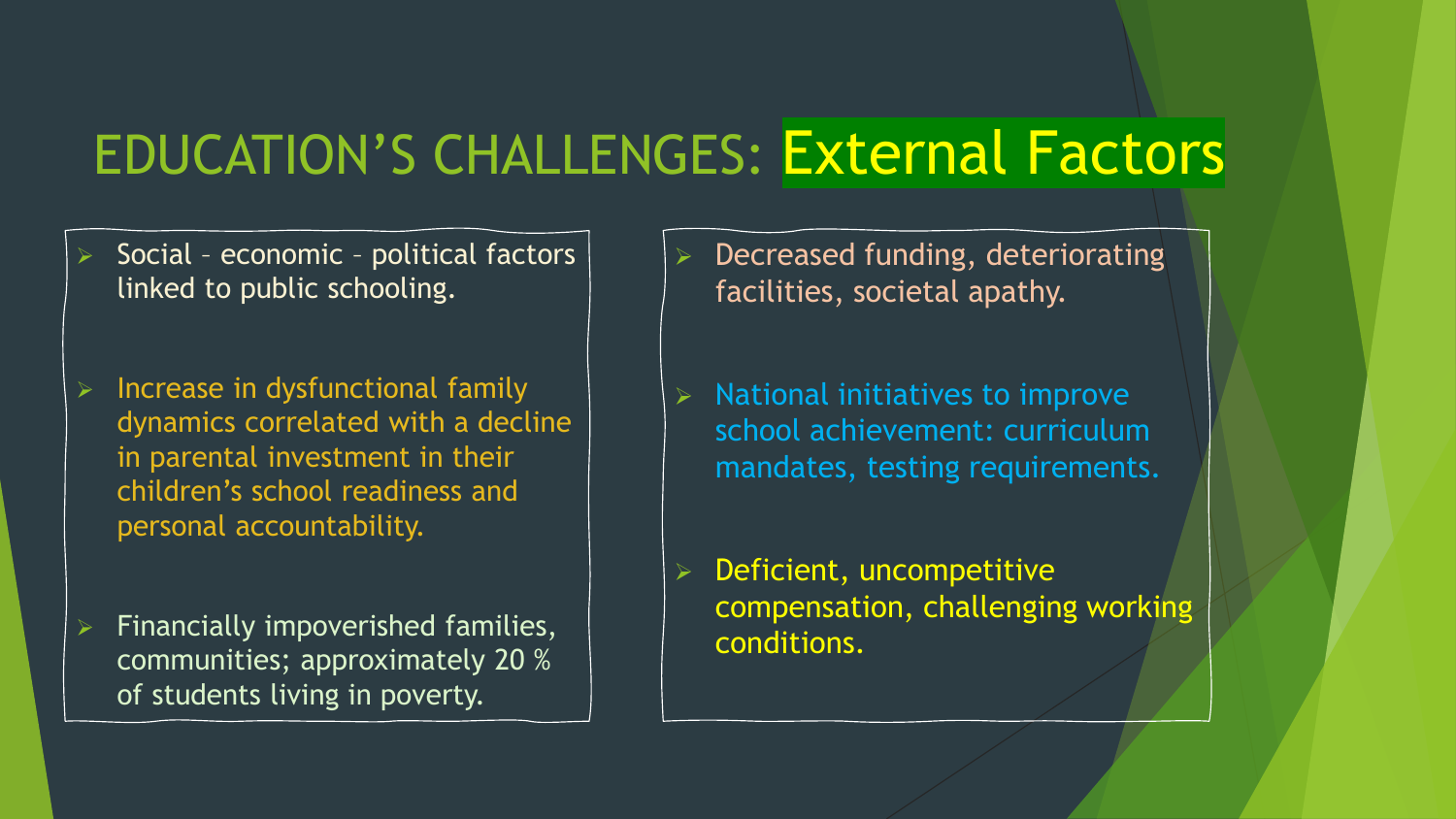## EDUCATION'S CHALLENGES: Internal Factors

- ➢ Diverse social economic cultural student population.
- $\triangleright$  Depressed language ability, reasoning skills, and socialization limitations disrupting achievement.
- $\blacktriangleright$  Students' self motivation, perseverance, and critical thinking compromised by excessive electronic entertainment.
- Students' preference for personalized learning and self – expression.
- Behavior management deficits
- ➢ Modifying educational experience for 20 – 40 % of learners 'at – risk' of academic failure.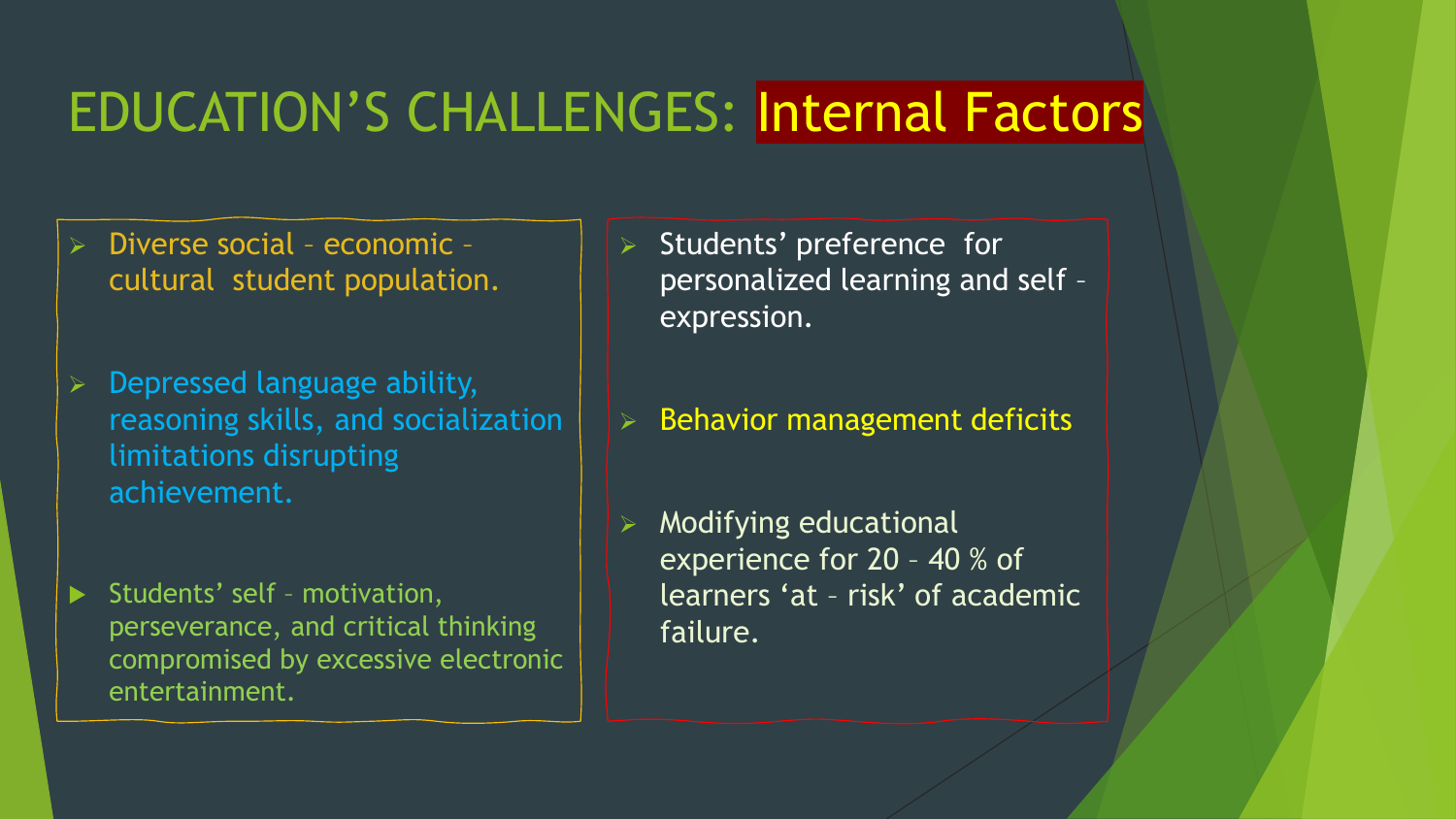#### SCHOOL – BASED STRESSORS

- ➢ Unappealing, outdated, crisis management physical environment.
- Inconsistent, insensitive leadership compromised by excessive administrative obligations.
- ➢ Erratic, confusing policies / procedures regarding instructional methods and behavioral practices.
- $\triangleright$  Lack of sufficient staffing, specialists, paraprofessionals.
- Excessive curricula modifications, data collection, IEP reporting.
- ➢ Engaging multi dimensional students with complex learning, social – emotional, and behavioral challenges.